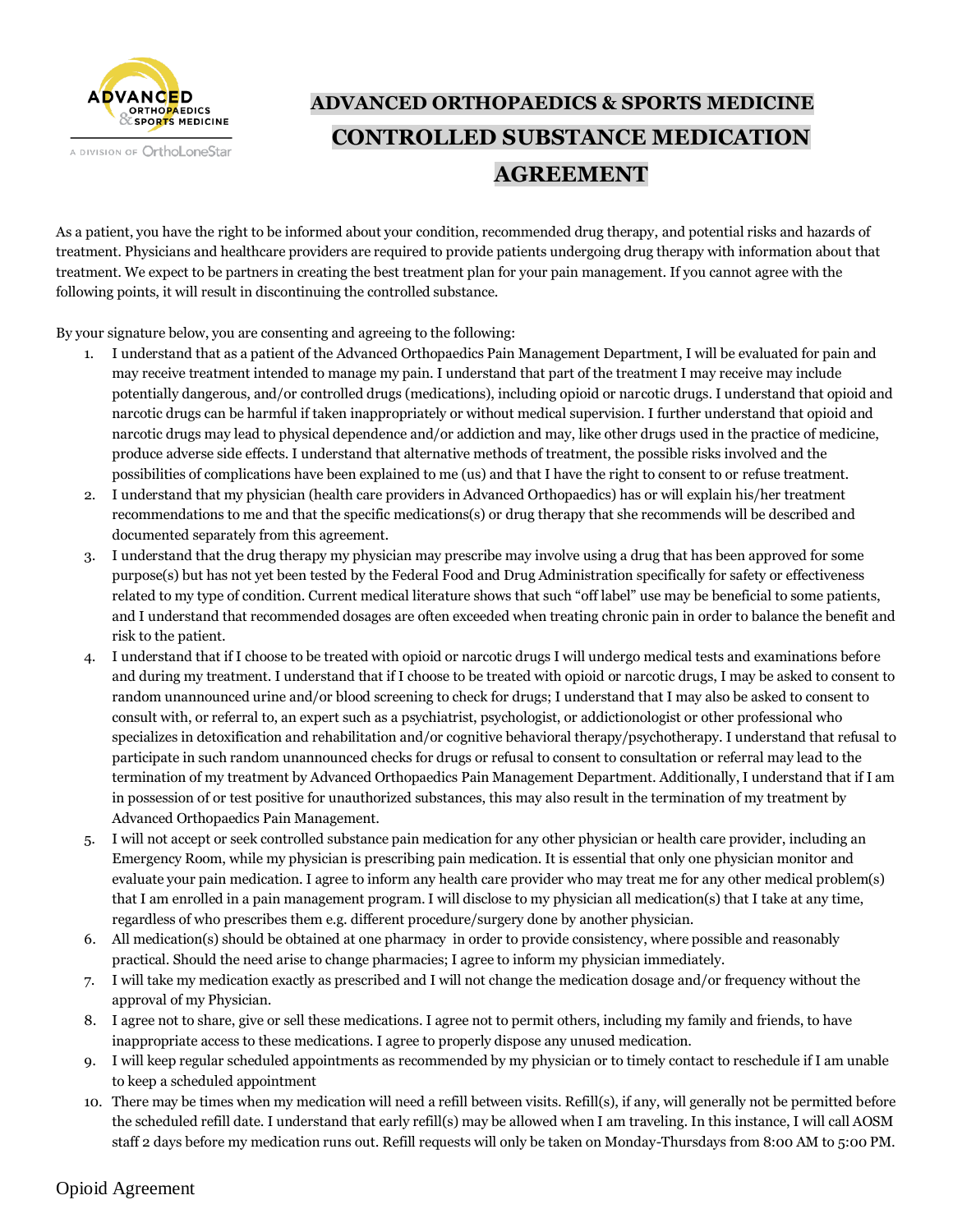My Physician or the Physician on call for the group will not refill any pain meds after hours or over the weekend. This is not considered an emergency and will not be treated as such.

- 11. I understand that the most common side effects that could occur in the use of opioid and narcotic drugs used in my treatment include but are not limited to the following: constipation, nausea, vomiting, excessive drowsiness, itching, urinary retention (inability to urinate), orthostatic hypotension (low blood pressure), arrhythmias (irregular heartbeat), insomnia, depression, impairment of reasoning and judgment, respiratory depression (slow or no breathing), impotence, tolerance to medication(s), physical and emotional dependence on or addiction to the drugs, and death.
- 12. I understand that it may be dangerous for me to operate an automobile or other machinery while using opioid or narcotic drugs and that I may be impaired during all activities, including work.
- 13. The controlled substance medication prescribed is being given in order to control pain and allow me to function better. If there are any changes to my activity level or physical condition the treatment may be changed or discontinued. I understand that I may withdraw from this treatment plan and discontinue the use of the medications at any time; if I do so, I agree to inform my physician immediately. I further understand that I may be offered medical supervision when discontinuing medication use.
- 14. I understand that no warranty or guarantee has been made to me as to the resale of any drug therapy or the cure of any condition. I also understand that the long-term use of medications to treat chronic pain is controversial because of the uncertainty regarding the extent to which such medications provide long-term benefit.
- 15. If my medication(s) or prescriptions are lost or stolen, my physician may decide on a case-by-case basis, not to replace the medication(s) or prescription(s).
- 16. I recognize that chronic pain represents a complex problem which may benefit from physical therapy, psychotherapy, alternative medical care, and certain other interventions. I agree to actively participate in all aspects of the pain management program recommended by my physician to achieve increased function and improved quality of life or to discuss questions, concerns or barriers to my participation with my physician.
- 17. I agree that I will not use any other illegal and/or recreational drug while receiving care and pain medication from this practice. Use of illegal and/or recreational drugs, especially while taking pain medication is extremely dangerous and potentially lethal. I acknowledge that I am not undergoing treatment for substance dependence (addiction) or abuse at this time.
- 18. I acknowledge that I am not involved in the sale, illegal possession, misuse/diversion or transport of controlled substances (such as narcotics, sleeping pills, nerve pills or painkillers) or illegal substances (marijuana, cocaine, heroin, etc.).
- 19. I understand that this patient care agreement does not change or impact my rights to consent to other care and treatment, or my rights to refuse to participate in care and treatment. I understand that I may, at any time, refuse care and treatment.
- 20. I understand that I will sign this agreement and it will be placed in my medical record.
- 21. I have been given the opportunity to ask questions about my condition and treatment, risks of non-treatment, and the drug therapy, medical treatment or procedure to be used to treat my pain, as well as the risks and hazards of such treatment, therapy, or procedures.
- 22. I believe I have sufficient information to sign this agreement. I voluntarily request that Advanced Orthopaedics treat my pain. I hereby authorize and give my voluntary consent for my physician to administer or write prescription(s) for medications to treat my pain, including the use of controlled and/or dangerous medications.

For females only:

- 1. To the best of my knowledge, I am not pregnant.
- 2. I agree to use effective contraception during my course of treatment. I accept that it is my responsibility to inform the physician if I become pregnant. If I am pregnant, or am uncertain about whether I am pregnant, I will notify my physician immediately. I understand that opioid and narcotic drugs may pose a significant risk to an embryo/ fetus/ unborn child/baby and that if I decide to be treated with opioid drugs or narcotic drugs, I am fully responsible for any injury to my embryo/ fetus/ unborn child/ baby.

| <b>Opioid Agreement</b> |  |
|-------------------------|--|